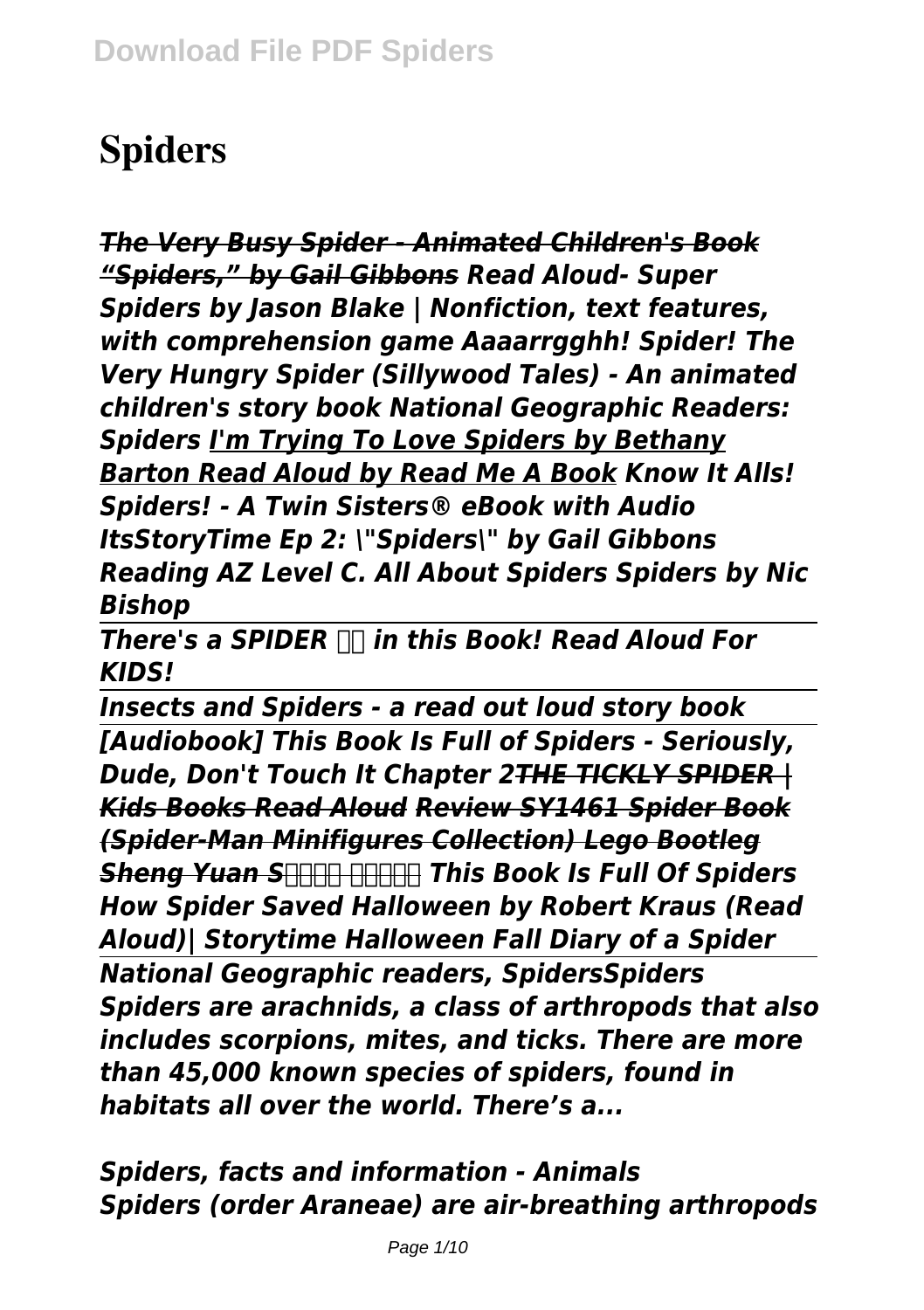*that have eight legs, chelicerae with fangs generally able to inject venom, and spinnerets that extrude silk. They are the largest order of arachnids and rank seventh in total species diversity among all orders of organisms. Spiders are found worldwide on every continent except for Antarctica, and have become established in nearly every ...*

#### *Spider - Wikipedia*

*Hunting spiders is the catch all term for all types of spiders that do not spin webs to catch prey. Wolf spiders, jumping spiders and crab spiders might be the most common hunting spiders found around the neighborhood. Often the jumping spiders and crab spiders hang out on flowers and plants seeking an unsuspecting insect to stop by.*

*Types Of Spiders: Pictures and Spider Identification Help ...*

*What they look like: These spiders are on the smaller side—about the size of a nickel—and have a round abdomen. They're also usually grey and will have some white markings, says Marc Potzler, a...*

*10 Most Common House Spiders - How to Identify a Dangerous ...*

*spiders Pisauridae Nursery web spiders resemble wolf spiders, but have smaller eyes and legs that are held more widely to the sides of their body. They get their name from the fact that some species fish for aquatic prey, such as insects, crustaceans, or even small minnows. Standing on the banks of streams or ponds with their legs lightly touching*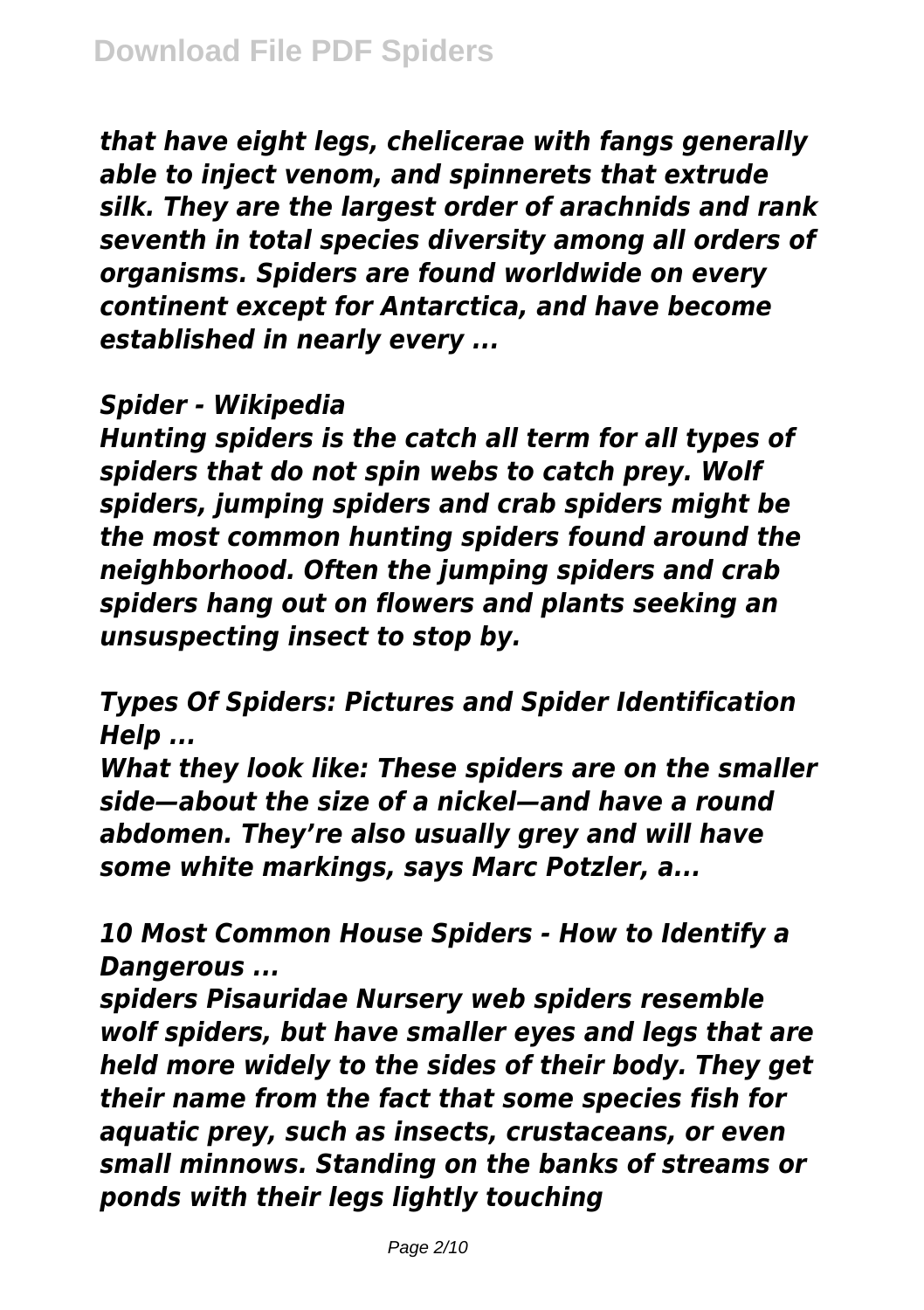## *Common Spiders of New York*

*Spiders found in New York include 50 unique species from confirmed sightings by contributing members of Spider ID. It is important to remember that spiders seen in New York are not bound by the territorial lines decided on by humans, therefore their distribution is subject to change.*

*Spiders in New York - Species & Pictures Spiders can generally be identified by the type of web they create though not all webs are used to capture prey. Some are used in courtship rituals while others are used to secure egg sacs. Silk is produced by specialized glands found in the abdomen of the spider that are formed of liquid protein generated within the body.*

*North American Spiders - InsectIdentification.org Apply online for a FREE Spider Identification Chart with FIRST AID spider bite procedures - color A4 size - Ready Reference Guide to common USA spiders. Featured are the brown recluse, black widow, hobo spider, wolf spider, white-tail spider, black house spider, huntsman and other spiders with notes to aid in identification.*

*Spider Identification Chart - Venomous or Dangerous?*

*These spiders can be recognized by the large, somewhat concave, mostly horizontal, sheet-like web with a funnel or tunnel located off to one side. The webs are found on grass, weeds and ground ...*

*17 New York spiders that will make your skin crawl ...* Page 3/10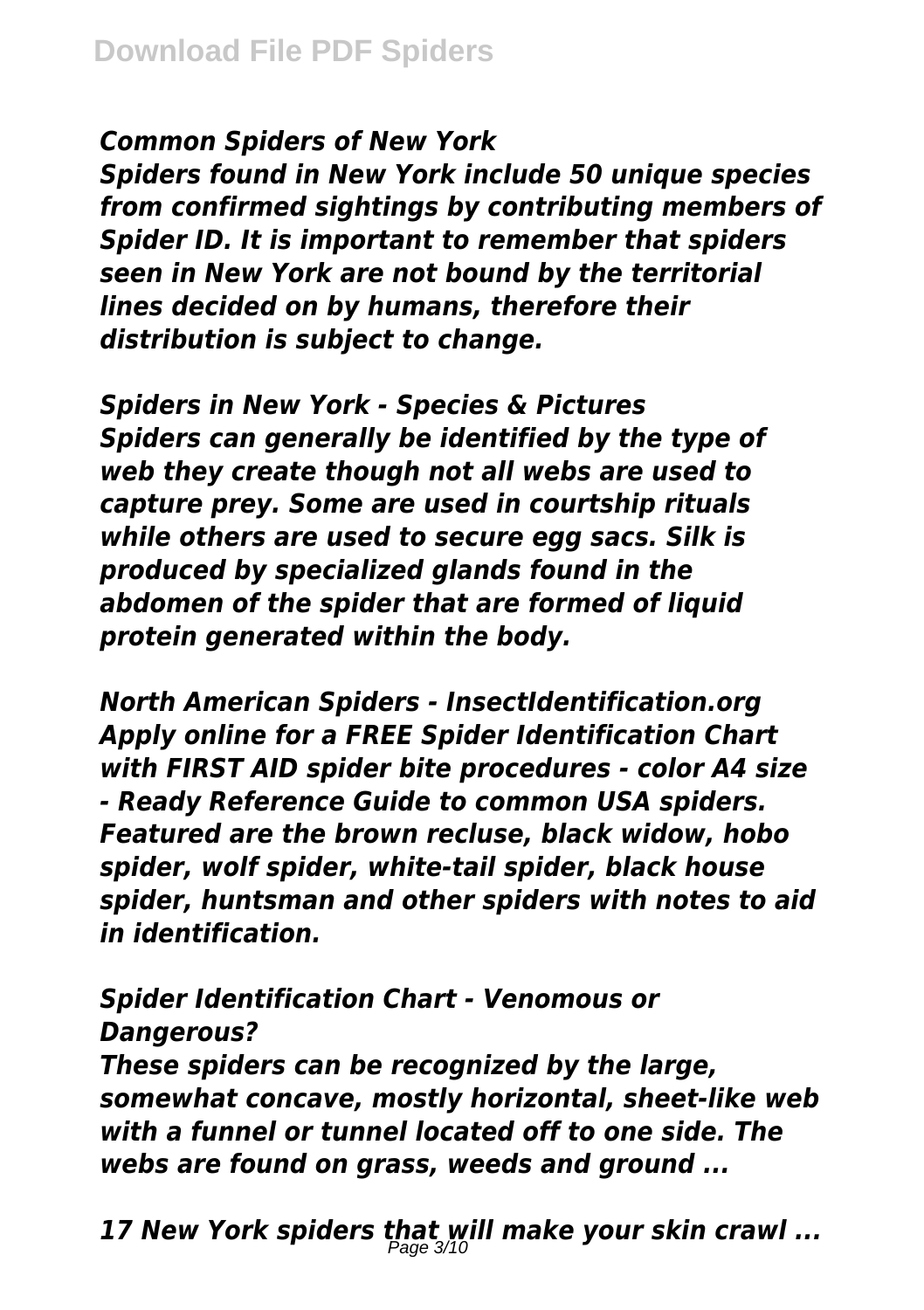*New York's diverse geography, from highly urban to fields, forests and mountains, makes for diversity among New York spiders. While environmental factors influence the types of spiders found in New York, quick reflection on the fact that most New York back yards, whether in the New York city area or in the suburbs of Albany, Buffalo, Rochester or any other urban or suburban area, share very ...*

*New York Spiders: Pictures and Identification Help - Green ...*

*Spiders found in Arkansas include 23 unique species from confirmed sightings by contributing members of Spider ID. It is important to remember that spiders seen in Arkansas are not bound by the territorial lines decided on by humans, therefore their distribution is subject to change.*

*Spiders in Arkansas - Species & Pictures These spiders do not spin webs but wait for prey to come in close. Most Crab Spiders hide on flowers and hunt for their prey camouflaged. They use a powerful venom to kill prey such as bees, flies and butterflies. Jumping Spiders. Jumping Spiders are identified by their large eyes and squat bodies. They are intelligent, colorful, and have ...*

*Identify the Most Common Spiders Found in Upstate NY and ...*

*Spiders are the tiny eight-legged creatures that are found all around the world except Antartica. They are found in varied sizes. Contradicting to the common belief- large spiders are less dangerous than the little ones.*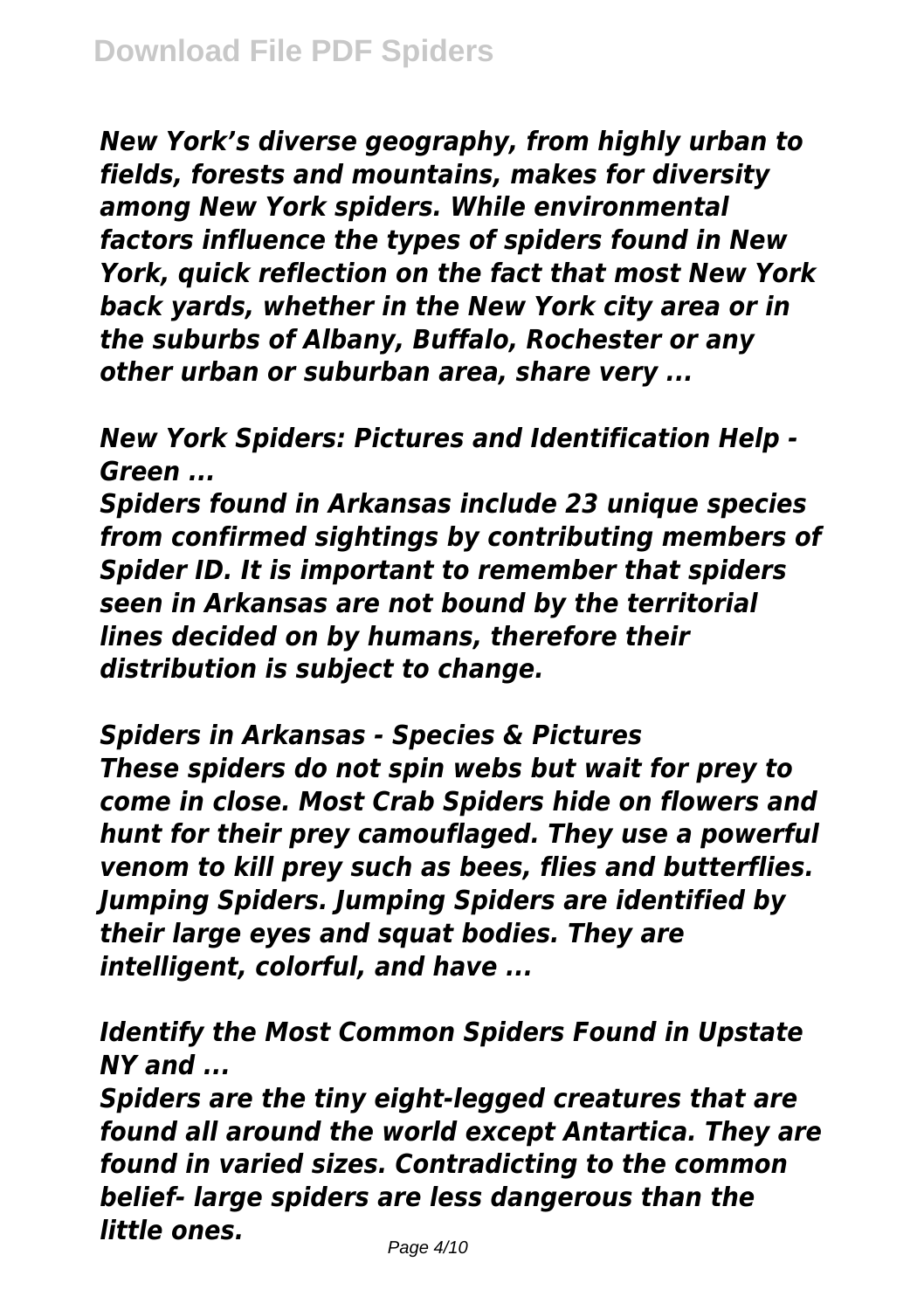## *Spiders in New York: Facts & Information About Spiders*

*Spiders in New York New York has about 50 spider species from different families like cobweb, orbweaver, jumping and nursery web. The deadliest among the lot are the brown recluse and black widow , though their presence is extremely rare.*

*Spiders in New York: List with Pictures Meet the top10 biggest spiders in the world. These giant spiders will leave you surprised and will cause you a little dread.-GOLIATH BIRD EATING TARANTULA -G...*

*THE BIGGEST SPIDERS In The World - YouTube Despite spiders' negative impact on humans, scientists have long researched on how to create strong synthetic materials equal to steel-strength fibers produced by the black widow spiders. A new study about spider silks at Northwestern University and San Diego State University has successfully revealed the convoluted process of how black widow ...*

*The Very Busy Spider - Animated Children's Book "Spiders," by Gail Gibbons Read Aloud- Super Spiders by Jason Blake | Nonfiction, text features, with comprehension game Aaaarrgghh! Spider! The Very Hungry Spider (Sillywood Tales) - An animated children's story book National Geographic Readers: Spiders I'm Trying To Love Spiders by Bethany* Page 5/10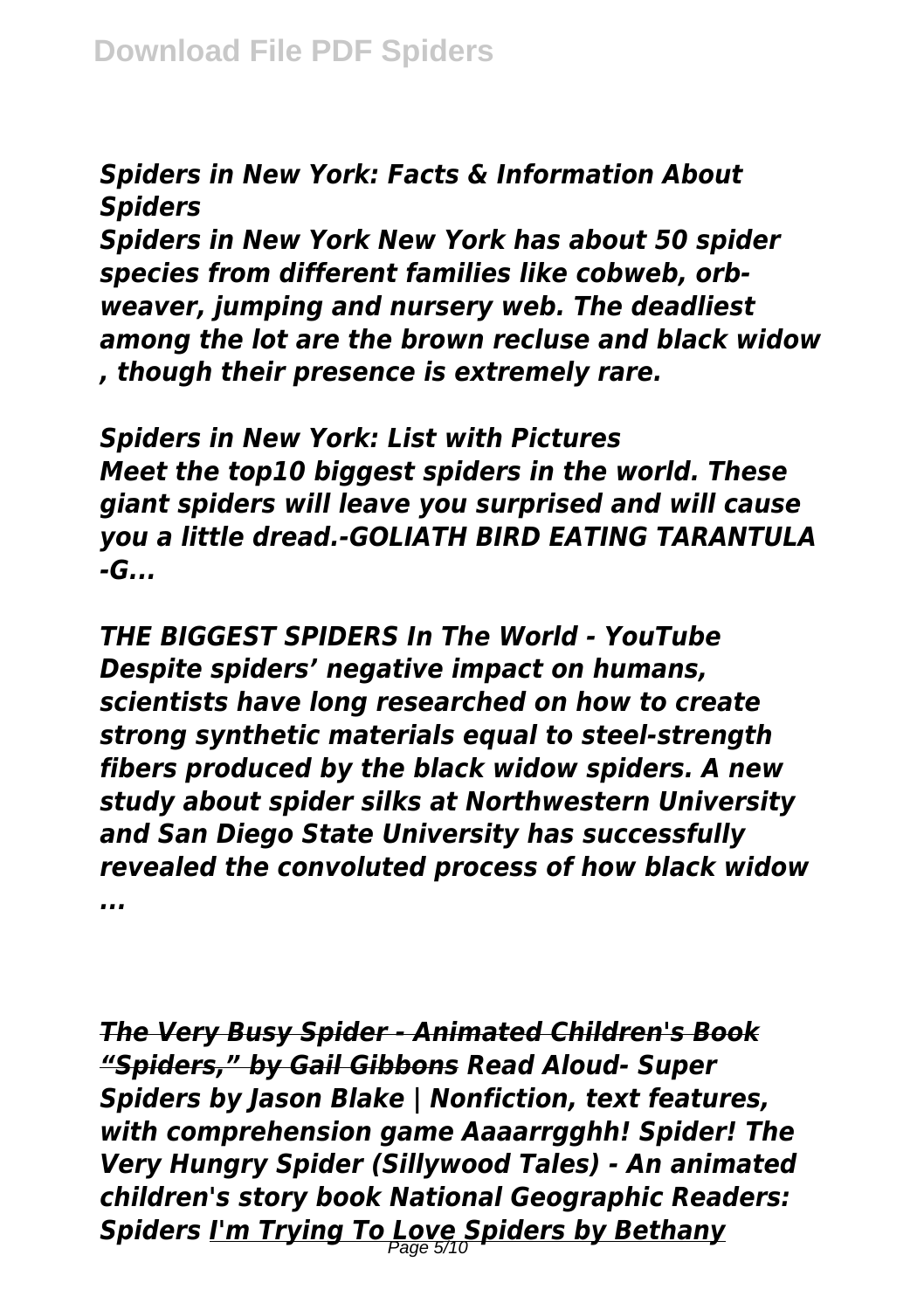*Barton Read Aloud by Read Me A Book Know It Alls! Spiders! - A Twin Sisters® eBook with Audio ItsStoryTime Ep 2: \"Spiders\" by Gail Gibbons Reading AZ Level C. All About Spiders Spiders by Nic Bishop*

*There's a SPIDER in this Book! Read Aloud For KIDS!*

*Insects and Spiders - a read out loud story book [Audiobook] This Book Is Full of Spiders - Seriously, Dude, Don't Touch It Chapter 2THE TICKLY SPIDER | Kids Books Read Aloud Review SY1461 Spider Book (Spider-Man Minifigures Collection) Lego Bootleg* **Sheng Yuan SHHH HHHH This Book Is Full Of Spiders** *How Spider Saved Halloween by Robert Kraus (Read Aloud)| Storytime Halloween Fall Diary of a Spider National Geographic readers, SpidersSpiders Spiders are arachnids, a class of arthropods that also includes scorpions, mites, and ticks. There are more than 45,000 known species of spiders, found in habitats all over the world. There's a...*

*Spiders, facts and information - Animals Spiders (order Araneae) are air-breathing arthropods that have eight legs, chelicerae with fangs generally able to inject venom, and spinnerets that extrude silk. They are the largest order of arachnids and rank seventh in total species diversity among all orders of organisms. Spiders are found worldwide on every continent except for Antarctica, and have become established in nearly every ...*

*Spider - Wikipedia Hunting spiders is the catch all term for all types of*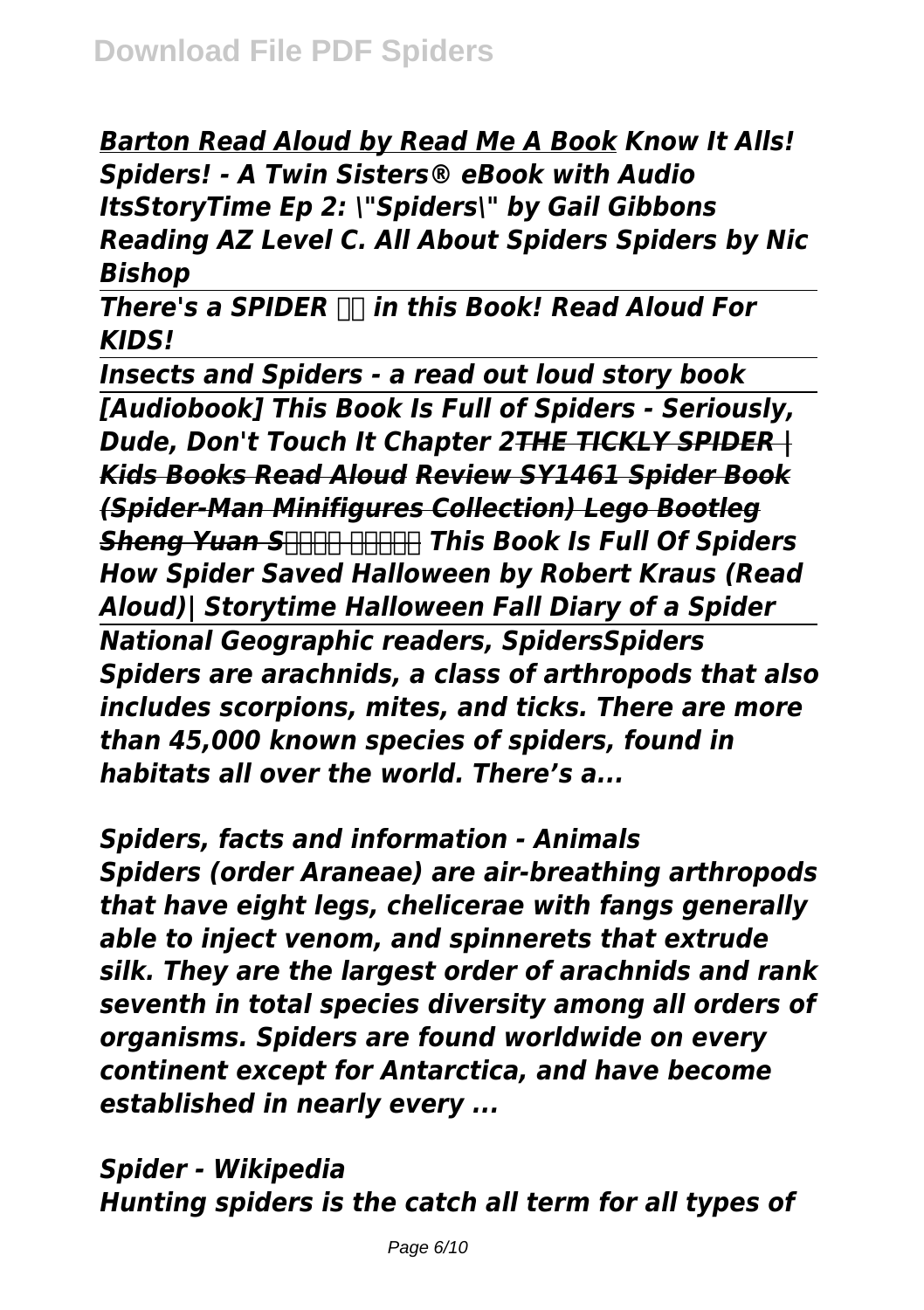*spiders that do not spin webs to catch prey. Wolf spiders, jumping spiders and crab spiders might be the most common hunting spiders found around the neighborhood. Often the jumping spiders and crab spiders hang out on flowers and plants seeking an unsuspecting insect to stop by.*

*Types Of Spiders: Pictures and Spider Identification Help ...*

*What they look like: These spiders are on the smaller side—about the size of a nickel—and have a round abdomen. They're also usually grey and will have some white markings, says Marc Potzler, a...*

*10 Most Common House Spiders - How to Identify a Dangerous ...*

*spiders Pisauridae Nursery web spiders resemble wolf spiders, but have smaller eyes and legs that are held more widely to the sides of their body. They get their name from the fact that some species fish for aquatic prey, such as insects, crustaceans, or even small minnows. Standing on the banks of streams or ponds with their legs lightly touching*

*Common Spiders of New York*

*Spiders found in New York include 50 unique species from confirmed sightings by contributing members of Spider ID. It is important to remember that spiders seen in New York are not bound by the territorial lines decided on by humans, therefore their distribution is subject to change.*

*Spiders in New York - Species & Pictures Spiders can generally be identified by the type of* Page 7/10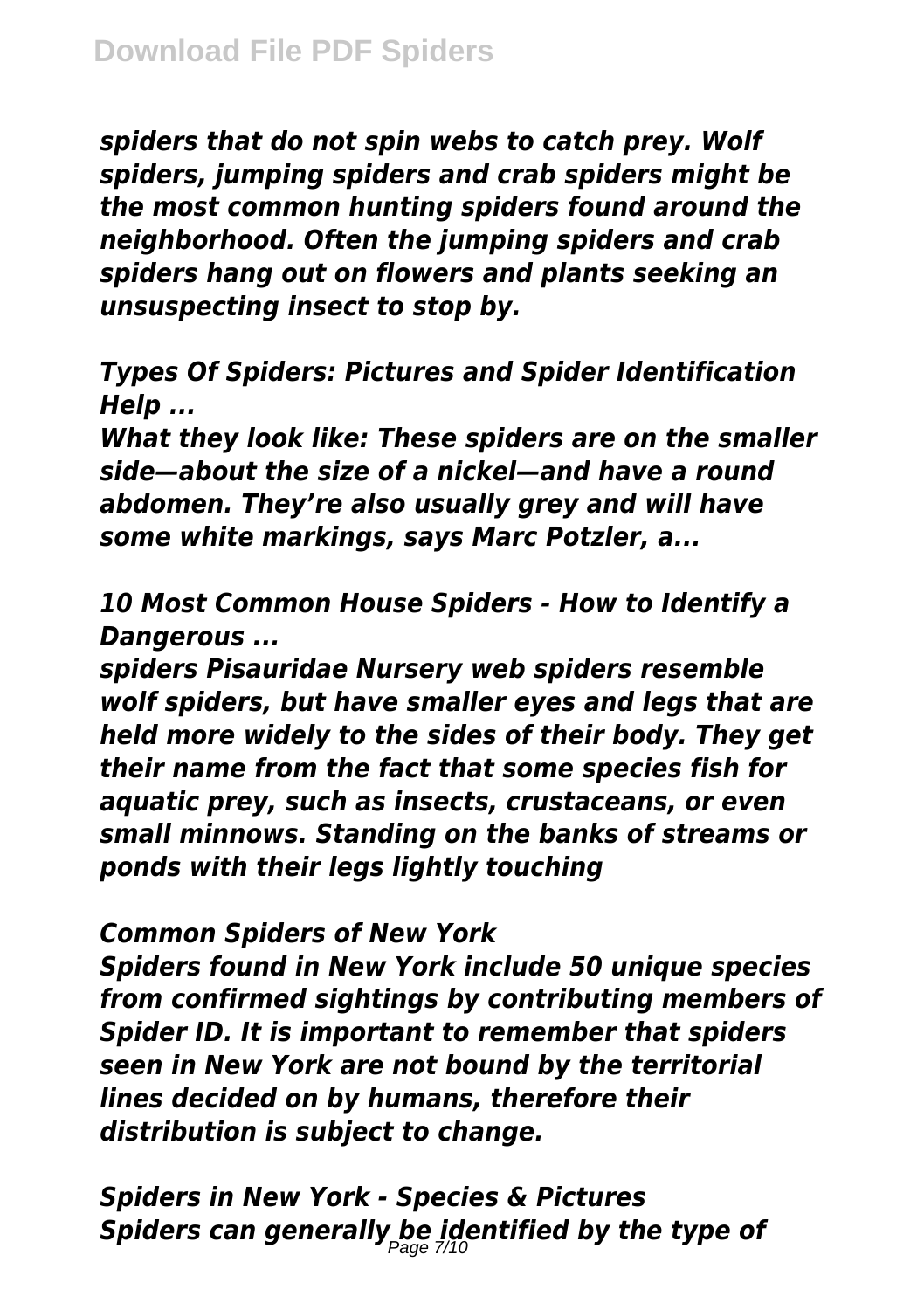*web they create though not all webs are used to capture prey. Some are used in courtship rituals while others are used to secure egg sacs. Silk is produced by specialized glands found in the abdomen of the spider that are formed of liquid protein generated within the body.*

*North American Spiders - InsectIdentification.org Apply online for a FREE Spider Identification Chart with FIRST AID spider bite procedures - color A4 size - Ready Reference Guide to common USA spiders. Featured are the brown recluse, black widow, hobo spider, wolf spider, white-tail spider, black house spider, huntsman and other spiders with notes to aid in identification.*

## *Spider Identification Chart - Venomous or Dangerous?*

*These spiders can be recognized by the large, somewhat concave, mostly horizontal, sheet-like web with a funnel or tunnel located off to one side. The webs are found on grass, weeds and ground ...*

*17 New York spiders that will make your skin crawl ... New York's diverse geography, from highly urban to fields, forests and mountains, makes for diversity among New York spiders. While environmental factors influence the types of spiders found in New York, quick reflection on the fact that most New York back yards, whether in the New York city area or in the suburbs of Albany, Buffalo, Rochester or any other urban or suburban area, share very ...*

*New York Spiders: Pictures and Identification Help -* Page 8/10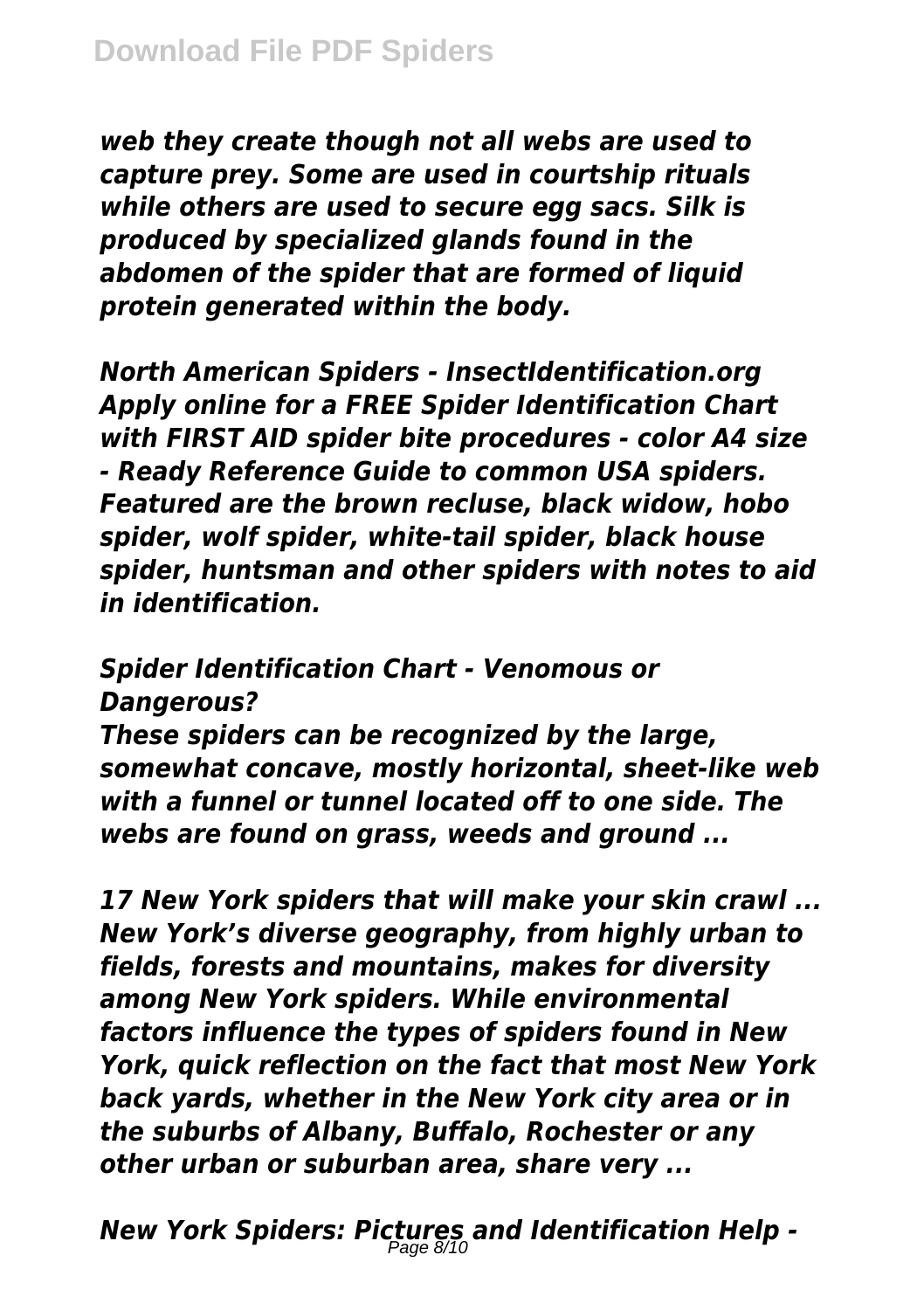#### *Green ...*

*Spiders found in Arkansas include 23 unique species from confirmed sightings by contributing members of Spider ID. It is important to remember that spiders seen in Arkansas are not bound by the territorial lines decided on by humans, therefore their distribution is subject to change.*

*Spiders in Arkansas - Species & Pictures These spiders do not spin webs but wait for prey to come in close. Most Crab Spiders hide on flowers and hunt for their prey camouflaged. They use a powerful venom to kill prey such as bees, flies and butterflies. Jumping Spiders. Jumping Spiders are identified by their large eyes and squat bodies. They are intelligent, colorful, and have ...*

*Identify the Most Common Spiders Found in Upstate NY and ...*

*Spiders are the tiny eight-legged creatures that are found all around the world except Antartica. They are found in varied sizes. Contradicting to the common belief- large spiders are less dangerous than the little ones.*

*Spiders in New York: Facts & Information About Spiders*

*Spiders in New York New York has about 50 spider species from different families like cobweb, orbweaver, jumping and nursery web. The deadliest among the lot are the brown recluse and black widow , though their presence is extremely rare.*

*Spiders in New York: List with Pictures* Page 9/10